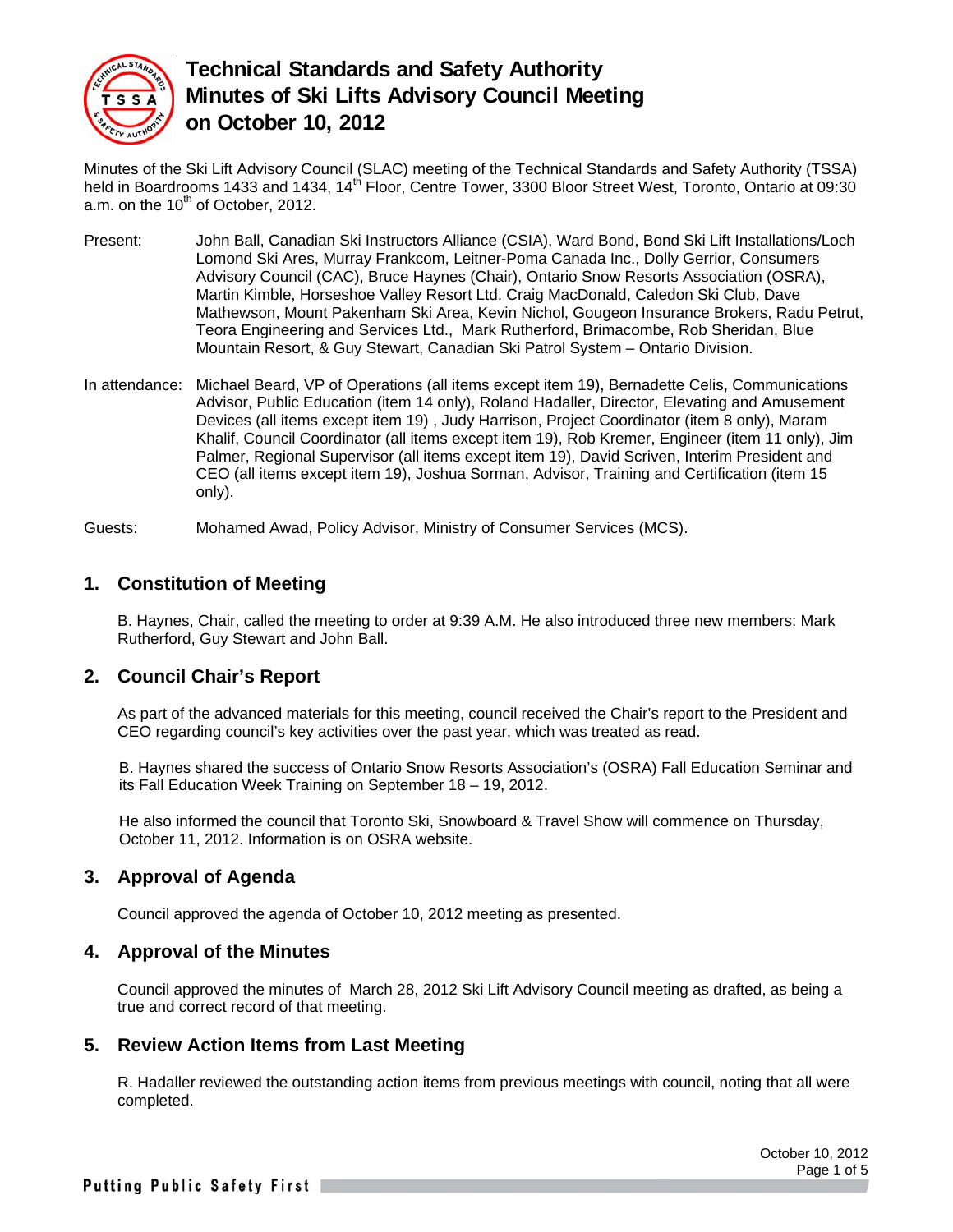

# **6. TSSA President & CEO's Report**

As part of the advanced materials for this meeting, council received a report from the Interim President and CEO, David Scriven, regarding TSSA's key activities over the last quarter, which was treated as read.

#### **7. Follow up from council engagement and evaluation survey results – action items**

As part of the advanced materials for this meeting, council received a document containing all the action items as a result of subsequent in-camera meetings for the council, which was treated as read. All the action items related to the council engagement and evaluation survey (2011) were completed and council were satisfied with the follow ups.

The Chair noted the layout of the agenda and assigning categories to some council members was a result of the survey conducted by ERIN Research Inc.

#### **8. Input Industry Trends and Issues**

As part of the advance materials for this meeting, the council received a briefing note illustrating the next steps for industry input/trends and matrix containing all the issues and trends that have been collected so far and their status, which was treated as read.

M. Beard and J. Harrison provided a background introduction of this item noting this discussion will be useful for the TSSA's strategic planning sessions. There were no more issues to bring forward at this meeting. Council will provide updates on lessons learned after the ski seasons.

The Chair requested to cross-reference any other issues from other councils that may relate to the Ski Lifts Advisory Council such as aging devices and user behaviour for discussion in future meetings.

ACTION: J. Harrison will cross-reference with other councils' issues that may be related to the ski lifts industry's issues at the next meeting.

#### **9. Priority Safety Issue: Enhance consistency among regulators**

M. Kimble provided an introduction of this priority safety issue. He indicated that the council chose to spearhead this initiative; however, it was becoming challenging to gain momentum and move forward with their approaches with the Ministry of Labour which regulates workplace safety.

He informed council that support was needed from TSSA when approaching other regulating bodies. Though there were no urgent issues to tackle at the moment and this was an anticipation of having plans in place.

A high level discussion ensued on ways to approach MOL; reasons behind such an approach; and what other organizations or government ministries might be involved.

It was also noted that MOL responded to Consumers Advisory Council's request regarding incident reporting guidelines and procedures. Relationship and contacts between MOL and TSSA were well established.

A further discussion ensued around the need to ensure there must be specific, systematic issues or concerns for an improvement prior to approaching MOL. MCS offered to facilitate engagements if it was determined there were systematic issues at hand.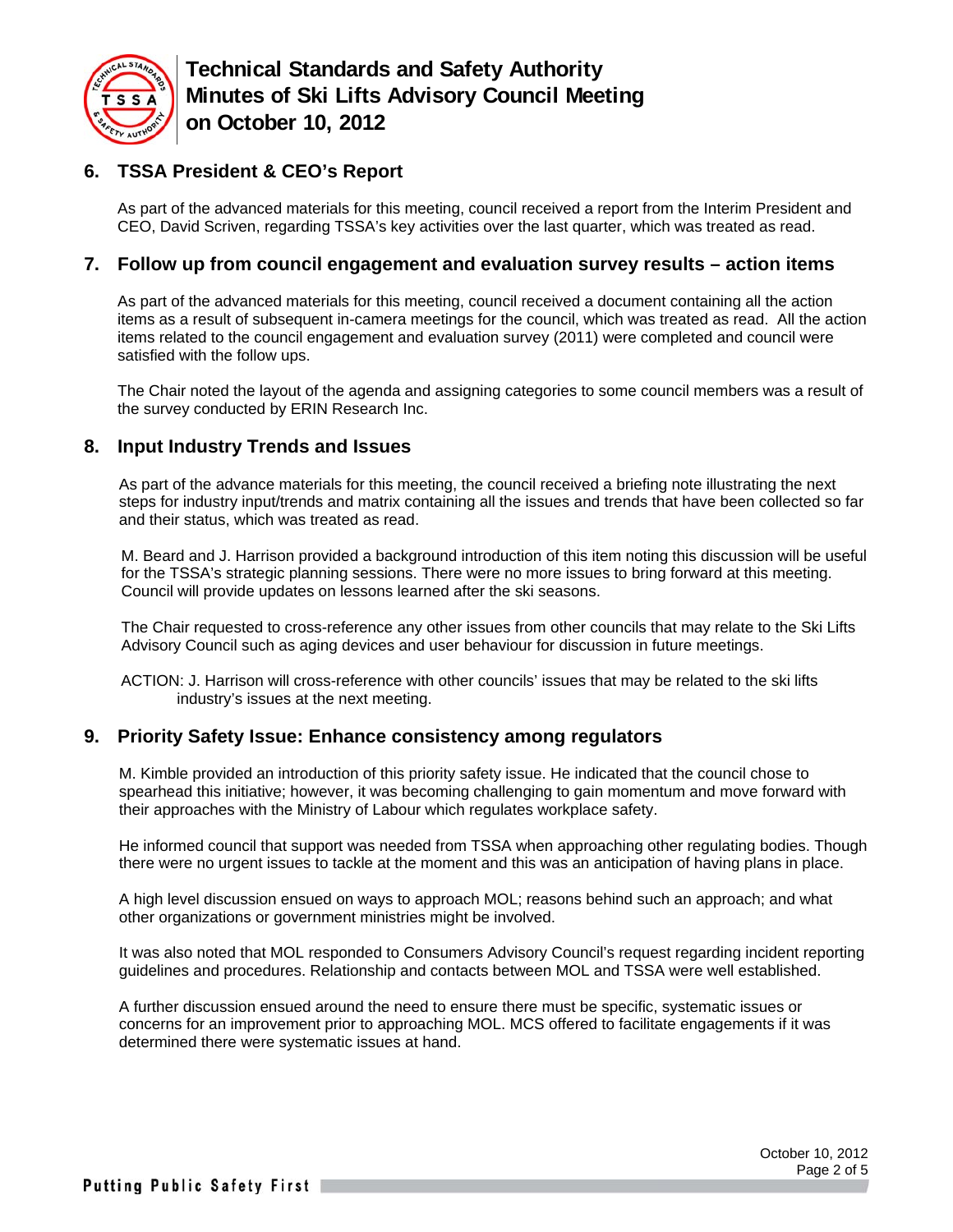

# **10. Safety Compliance**

With the aid of a PowerPoint presentation, R. Hadaller provided an update regarding ski lift safety compliance. The compliance report was broken down into monthly cycle as per council's previous request.

Periodic inspection results from 2004/2005 to 2011/2012 were presented noting both passed on first visit and follow ups were trending upwards. It was noted that the ski industry is seasonal with the industry's activities being concentrated in few months within each year.

Information on periodic inspection outcomes from Nov.2011 to Jul.2012 was also presented. Occurrences overview indicated no observable trends over the measured periods (2007/2008 to 2011/2012). The primary contributor to occurrences due to external factors continues to be 'failure to follow user instructions'.

 A brief discussion ensued around type of orders i.e. administrative or public safety and the number of orders issued by inspections which were noted as very minimal.

ACTION: The PowerPoint presentation for safety compliance (October 10, 2012) will be sent to council.

#### **11. Incident Reporting Guideline 214/09**

As part of the advanced materials for this meeting, the council received the revised Incident reporting guideline for 224/07, which was treated as read.

R. Kremer provided a detailed update on the revised Director's guideline document (214/09) posted on TSSA's website on July 5, 2012.

He reiterated to council both these documents were living documents and council's input and feedbacks were greatly appreciated and were taken into consideration. He acknowledged R. Sheridan's feedback on the last few reviews.

#### **12. Enforcement/Inspections/Reporting**

D. Mathewson informed council there was no update at this time. However, he noted that any new update will be included in the TSSA Ski Lift Update Newsletter. He also informed council that he will be providing updates on this category moving forward and welcomes any industry enquires.

## **13. Priority Safety Issues: TSSA technicians/inspectors availability to enhance inspector's role in more safety promotion**

J. Palmer indicated that the industry requested to have more information on the regulatory requirements of the TSS Act and regulations and TSSA inspectors have been presenting the information when resorts do their internal training and orientation prior to the start of the ski season; however, there have been challenges with inspectors' availabilities and scheduling.

He reported to council that he was currently working on centralizing this initiative by developing a standalone safety promotion presentation that can be provided to all resorts for their internal training and orientations.

A brief discussion ensued around extending this initiative to colleges in 'train the trainer' programs. J. Palmer confirmed he already has been involved with some college training and will continue to do so.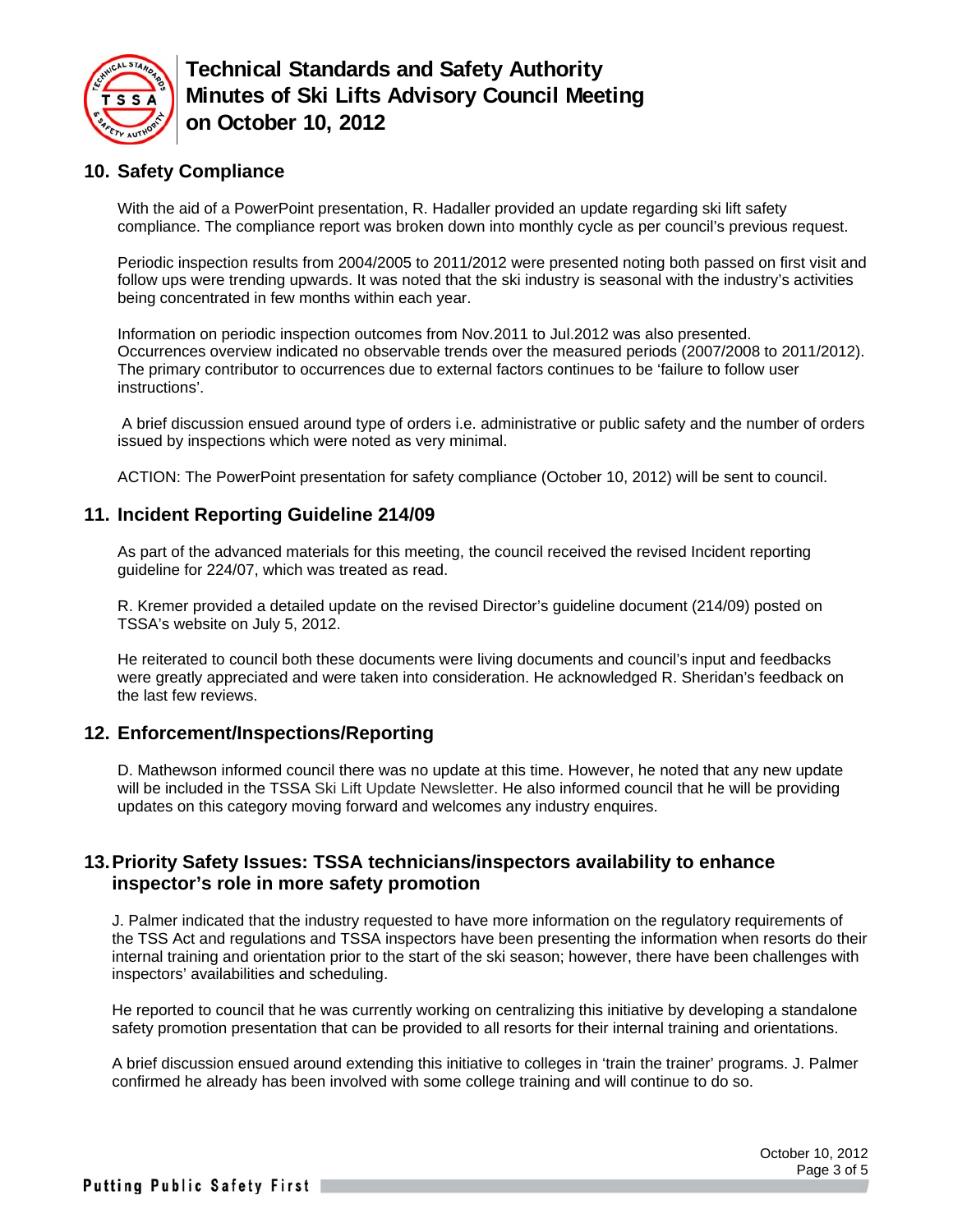

## **14. Priority Safety Issues: Ski lifts safety public education program end of season update**

With the aid of a PowerPoint presentation, B. Celis provided an update on TSSA's ski lift public education activities for the upcoming 2012/2013 winter season.

She informed council that, based on favorable results from the last ski season, TSSA will continue with its approach to focus on engaging new skiers and snowboarders. This includes face-to-face interactions at various Ontario ski hills to deliver safety messages near and around beginner lifts, with ski school beginner students and through weekday school group programs.

TSSA will also look to its current partnerships with the Canadian Ski Patrol and the Canadian Ski Instructors Alliance (CSIA) on working together to further promote lift safety and overall ski safety with new skiers/snowboarders.

Such activities will be delivered in the most effective and efficient manner possible, given this fiscal year's resource limitations on TSSA's overall public education initiatives.

High level discussion ensued around PACE ski injury prevention program, endorsed by the Canadian Ski Patrol, which TSSA will continue to explore ways to assist this program, subject to resources availability.

#### **15. Training and Certification Advisory Board (TCAB)**

J. Sorman informed council the TCAB has not met since the previous meeting in January of 2012, in which updates were provided at the last council meeting.

J. Sorman provided an update on issues that were raised since the last meeting. The examination banks for the SLM-C certificate of qualification were identified as inconsistent by the TCAB membership; as such the bank was reviewed to ensure uniformity to the applicable codes and regulatory information. In parallel the Code Adoption Document (CAD) was amended May 1, 2012 which prompted a detailed review of the examination banks for all SLM classifications. TSSA utilized in-house technical resources to ensure the examination banks were in alignment to the CAD, which was completed in July of 2012.

J. Sorman also provided an update on the total number of certified mechanics in the Ski Lift Industry as shown below:

 SLM-A – 74 SLM-B – 106 SLM-C – 19 SLM-F – 32 SLM-T – 120 **Total: 351** 

 High level discussion ensued around SLM certification, and will be further discussed at the next TCAB meeting, an update will be provided at the next council meeting.

#### **16. Mechanics/Licensing/Training /Education**

K. Nichol informed council that since individual councils members were assigned to categories within the industry, he has received a few calls mostly regarding SLM and passports as noted under TCAB discussions.

Further discussion ensued around the scope of SML certifications and it was reiterated this topic will be discussed at the next TCAB meeting.